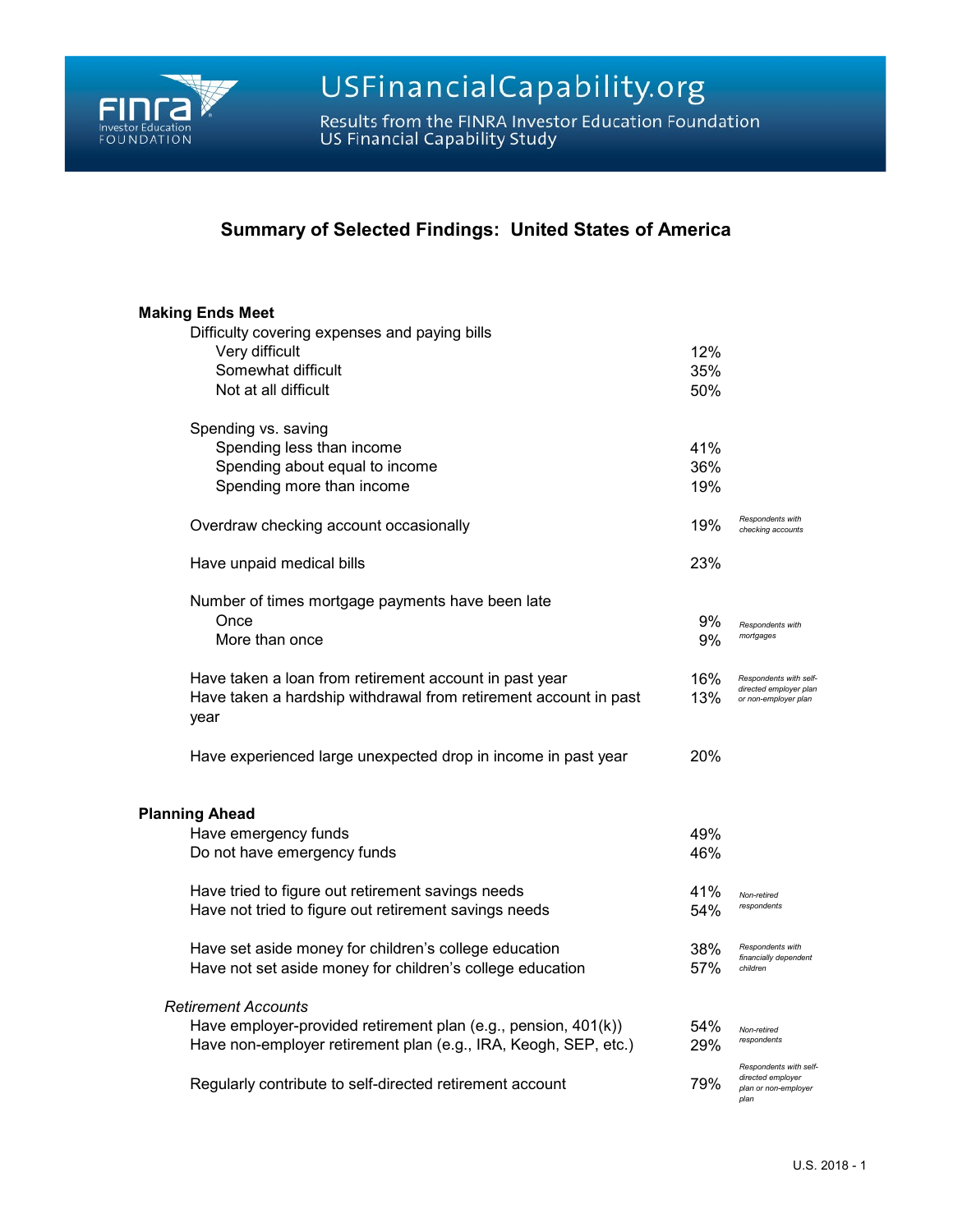| Stocks, Bonds, and Mutual Funds<br>Invest in stocks, bonds, mutual funds, or other securities outside of<br>retirement account | 32% |                  |
|--------------------------------------------------------------------------------------------------------------------------------|-----|------------------|
| <b>Managing Financial Products</b>                                                                                             |     |                  |
| <b>Banking</b>                                                                                                                 |     |                  |
| Have checking account                                                                                                          | 89% |                  |
| Have savings account, money market account, or CDs                                                                             | 71% |                  |
| <b>Credit Cards</b>                                                                                                            |     |                  |
| Credit card behaviors in past year                                                                                             |     |                  |
| Always paid credit cards in full                                                                                               | 54% |                  |
| Carried over a balance and was charged interest                                                                                | 46% |                  |
| Paid the minimum payment only                                                                                                  | 35% | Respondents with |
| Charged a late fee for late payment                                                                                            | 16% | credit cards     |
| Charged an over the limit fee for exceeding credit line                                                                        | 10% |                  |
| Used the cards for a cash advance                                                                                              | 13% |                  |
| <b>Mobile Payment Methods</b>                                                                                                  |     |                  |
| Use mobile phone to pay at point of sale                                                                                       | 35% |                  |
| Use mobile phone to transfer money to another person                                                                           | 37% |                  |
| Mortgages                                                                                                                      |     |                  |
| Have mortgage                                                                                                                  | 56% | Homeowners       |
| Have home equity loan                                                                                                          | 16% |                  |
| Home "underwater" (negative equity)                                                                                            | 9%  | Homeowners       |
| <b>Other Debt</b>                                                                                                              |     |                  |
| Have student loan                                                                                                              | 26% |                  |
| Have auto loan                                                                                                                 | 33% |                  |
| <b>Non-Bank Borrowing</b>                                                                                                      |     |                  |
| Non-bank borrowing methods used in past 5 years                                                                                |     |                  |
| Auto title Ioan                                                                                                                | 11% |                  |
| Short term "payday" loan                                                                                                       | 14% |                  |
| Tax refund advance                                                                                                             | 10% |                  |
| Pawn shop                                                                                                                      | 18% |                  |
| Rent-to-own store                                                                                                              | 12% |                  |
| Used one or more non-bank borrowing methods in past 5 years                                                                    | 29% |                  |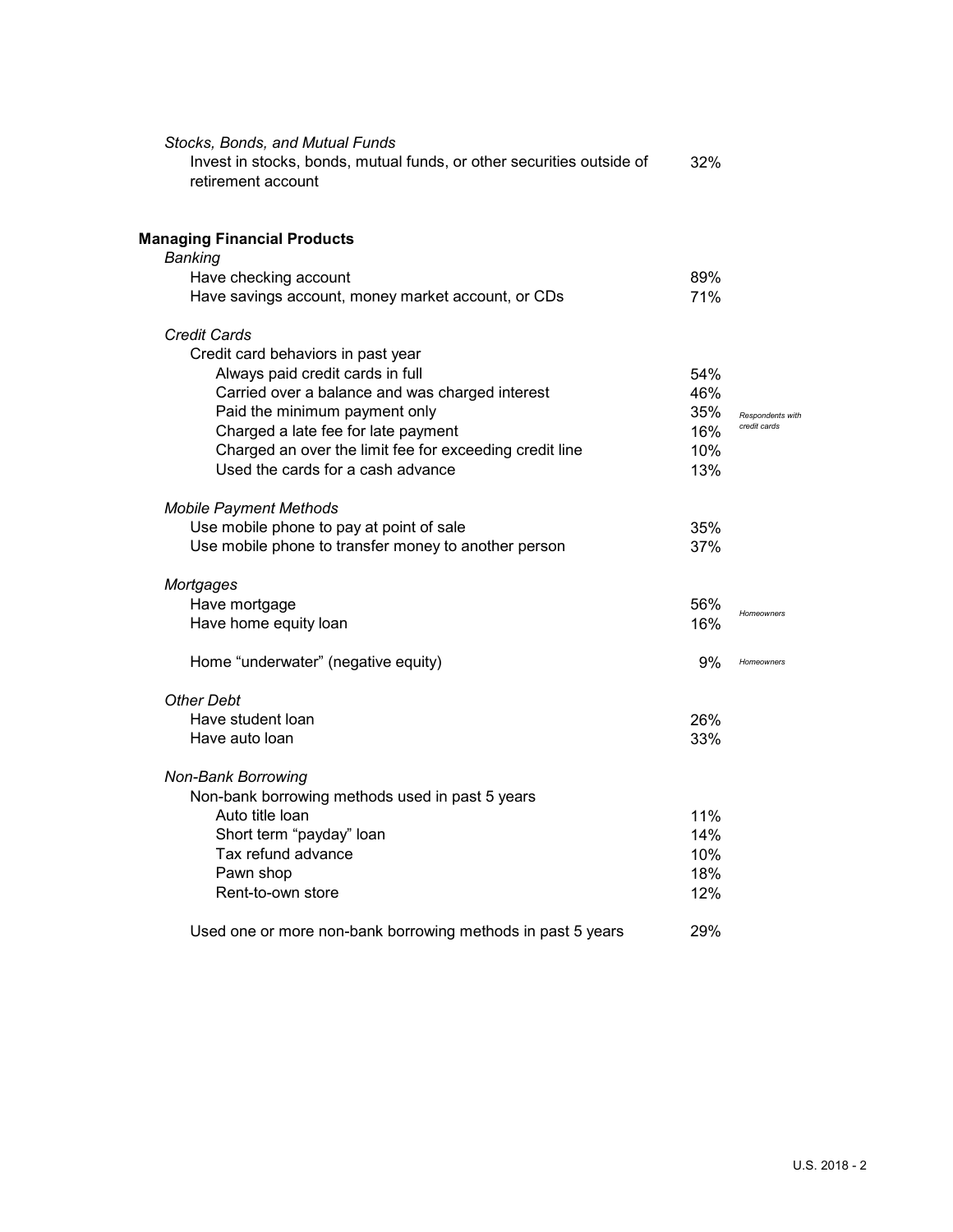| <b>Financial Knowledge &amp; Decision-Making</b>                                                                                                                                                                                            |            |
|---------------------------------------------------------------------------------------------------------------------------------------------------------------------------------------------------------------------------------------------|------------|
| <b>Financial Literacy</b><br>Suppose you had \$100 in a savings account and the interest rate                                                                                                                                               |            |
| was 2% per year. After 5 years, how much do you think you would<br>have in the account if you left the money to grow?                                                                                                                       |            |
| More than \$102 (correct answer)                                                                                                                                                                                                            | 72%        |
| Exactly \$102                                                                                                                                                                                                                               | 7%         |
| Less than \$102                                                                                                                                                                                                                             | 6%         |
| Don't know                                                                                                                                                                                                                                  | 13%        |
| Imagine that the interest rate on your savings account was 1% per                                                                                                                                                                           |            |
| year and inflation was 2% per year. After 1 year, how much would                                                                                                                                                                            |            |
| you be able to buy with the money in this account?                                                                                                                                                                                          |            |
| More than today                                                                                                                                                                                                                             | 12%        |
| Exactly the same                                                                                                                                                                                                                            | 10%        |
| Less than today (correct answer)<br>Don't know                                                                                                                                                                                              | 55%<br>21% |
|                                                                                                                                                                                                                                             |            |
| If interest rates rise, what will typically happen to bond prices?                                                                                                                                                                          |            |
| They will rise                                                                                                                                                                                                                              | 22%        |
| They will fall (correct answer)                                                                                                                                                                                                             | 26%        |
| They will stay the same                                                                                                                                                                                                                     | 6%         |
| There is no relationship between bond prices and the interest<br>rate                                                                                                                                                                       | 10%        |
| Don't know                                                                                                                                                                                                                                  | 36%        |
| Suppose you owe \$1,000 on a loan and the interest rate you are<br>charged is 20% per year compounded annually. If you didn't pay<br>anything off, at this interest rate, how many years would it take for<br>the amount you owe to double? |            |
| Less than 2 years                                                                                                                                                                                                                           | 5%         |
| At least 2 years but less than 5 years (correct answer)                                                                                                                                                                                     | 30%        |
| At least 5 years but less than 10 years                                                                                                                                                                                                     | 29%        |
| At least 10 years<br>Don't know                                                                                                                                                                                                             | 8%<br>26%  |
|                                                                                                                                                                                                                                             |            |
| A 15-year mortgage typically requires higher monthly payments<br>than a 30-year mortgage, but the total interest paid over the life of<br>the loan will be less.                                                                            |            |
| True (correct answer)                                                                                                                                                                                                                       | 73%        |
| False                                                                                                                                                                                                                                       | 9%         |
| Don't know                                                                                                                                                                                                                                  | 17%        |
| Buying a single company's stock usually provides a safer return<br>than a stock mutual fund.                                                                                                                                                |            |
| True                                                                                                                                                                                                                                        | 11%        |
| False (correct answer)                                                                                                                                                                                                                      | 43%        |
| Don't know                                                                                                                                                                                                                                  | 45%        |
| Mean number of correct quiz answers                                                                                                                                                                                                         | 3.00       |
| Mean number of incorrect quiz answers                                                                                                                                                                                                       | 1.35       |
| Mean number of "don't know" quiz answers                                                                                                                                                                                                    | 1.58       |